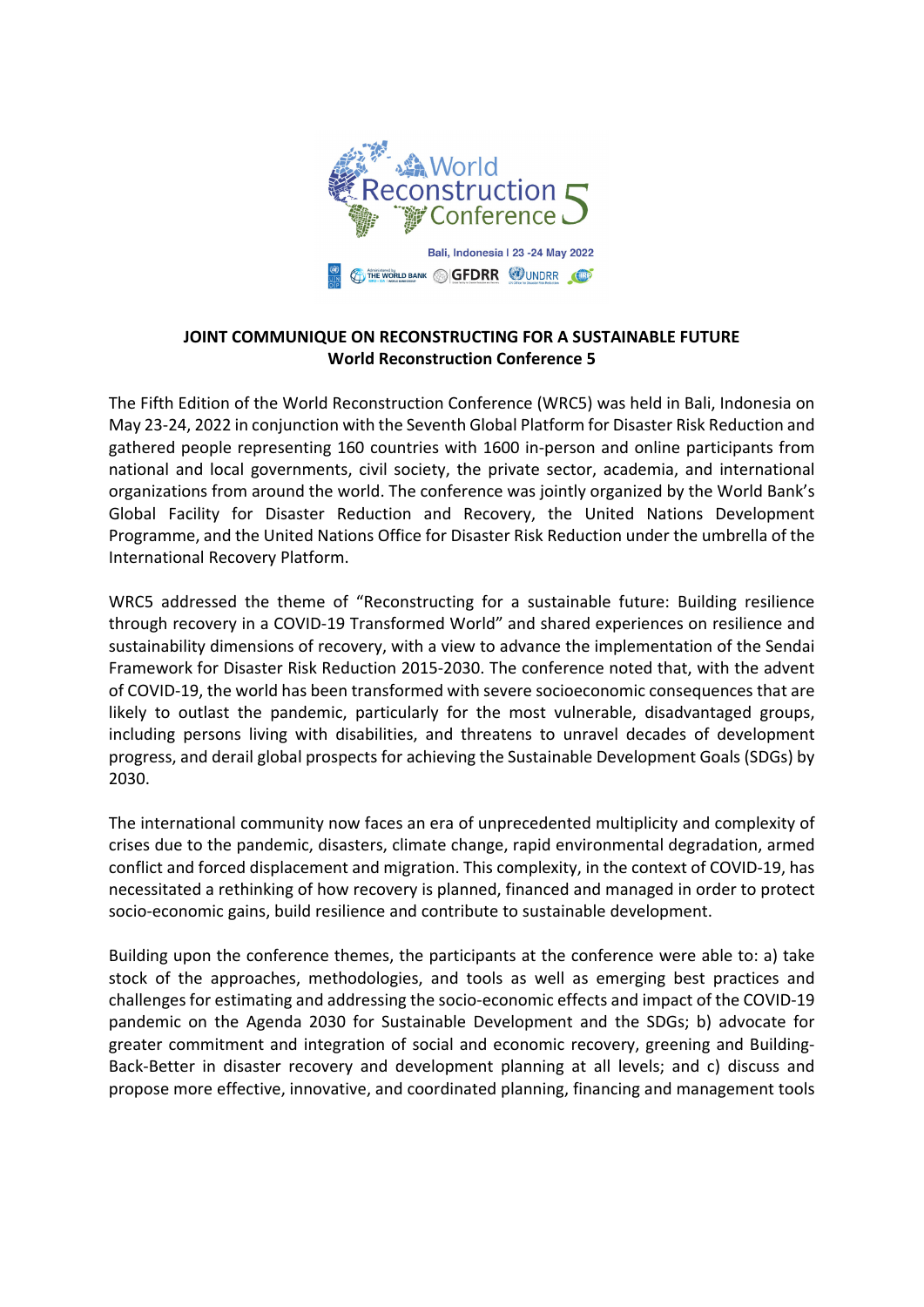and institutional systems for recovery from complex and interconnected disaster-conflict events, including pandemics, natural hazards and climatic shocks and stressors.

Deliberations on the issue of recovery for a sustainable future have strengthened our resolve to:

 **Use recovery from the pandemic, disasters, conflicts, and other threats as an opportunity to reset the development pathway towards a greener and more resilient future**

A greener, more resilient and inclusive approach to recovery will help to address social and economic impacts of COVID‐19, accelerate climate change mitigation and adaption efforts, and restore momentum on poverty reduction and human security. This integrated approach seeks to achieve a more sustainable and equitable recovery and growth by: i) promoting investments in "greener" systems of production and consumption; ii) supporting resilience building to a variety of shocks – economic, social, climate, or health‐related; iii) considering investment in anticipatory action in the preventative states of the disaster risk management cycle to reduce recovery costs; and iv) ensuring that the recovery does not leave anyone behind. Successful long-term recovery outcomes depend in part on the extent to which countries and communities, including the private sector and civil society organizations, have planned, anticipated, and prepared for recovery. Developing the human capacities, tools, baseline data and systems, plans, pre‐arranged financing and risk governance arrangements pre‐disaster is instrumental in building back stronger, faster, and more inclusively.

## **Address the social and economic effects and impact of the COVID‐19 pandemic on "hard‐won" development gains**

Noting that COVID‐19 has disproportionately affected the most vulnerable population such as children, elderly, persons with disabilities, migrants, and refugees and exacerbated inequalities. There is a need to have organized responses to stabilize economies and societies, seeking to forestall further damage and lay the basis for a sustainable recovery and work towards long term outcomes of human well‐being.

## **Re‐think our recovery governance models in order to better plan and manage recovery from complex and interconnected disaster‐conflict events in the post‐COVID‐ 19 world**

Addressing the challenges for recovery in urban environments demands approaches that consider the interconnectedness of urban systems, the complexity of vulnerabilities and needs of the urban poor and leveraging local knowledge and diverse financing. Innovative solutions for urban recovery include ex ante planning, investments and programmes aligned with development plans and strategies that maximize co‐benefits to sustainable development, climate change and local resilience. Key governance approaches that need to reviewed include the role of National Disaster Management Authorities in a public health crisis; challenges in recovering from complex crisis including capacity constraints (human, financial, institutional); and strategies to build resilience to future shocks in a way that helps to resolve conflict. Participants identified innovative approaches and good